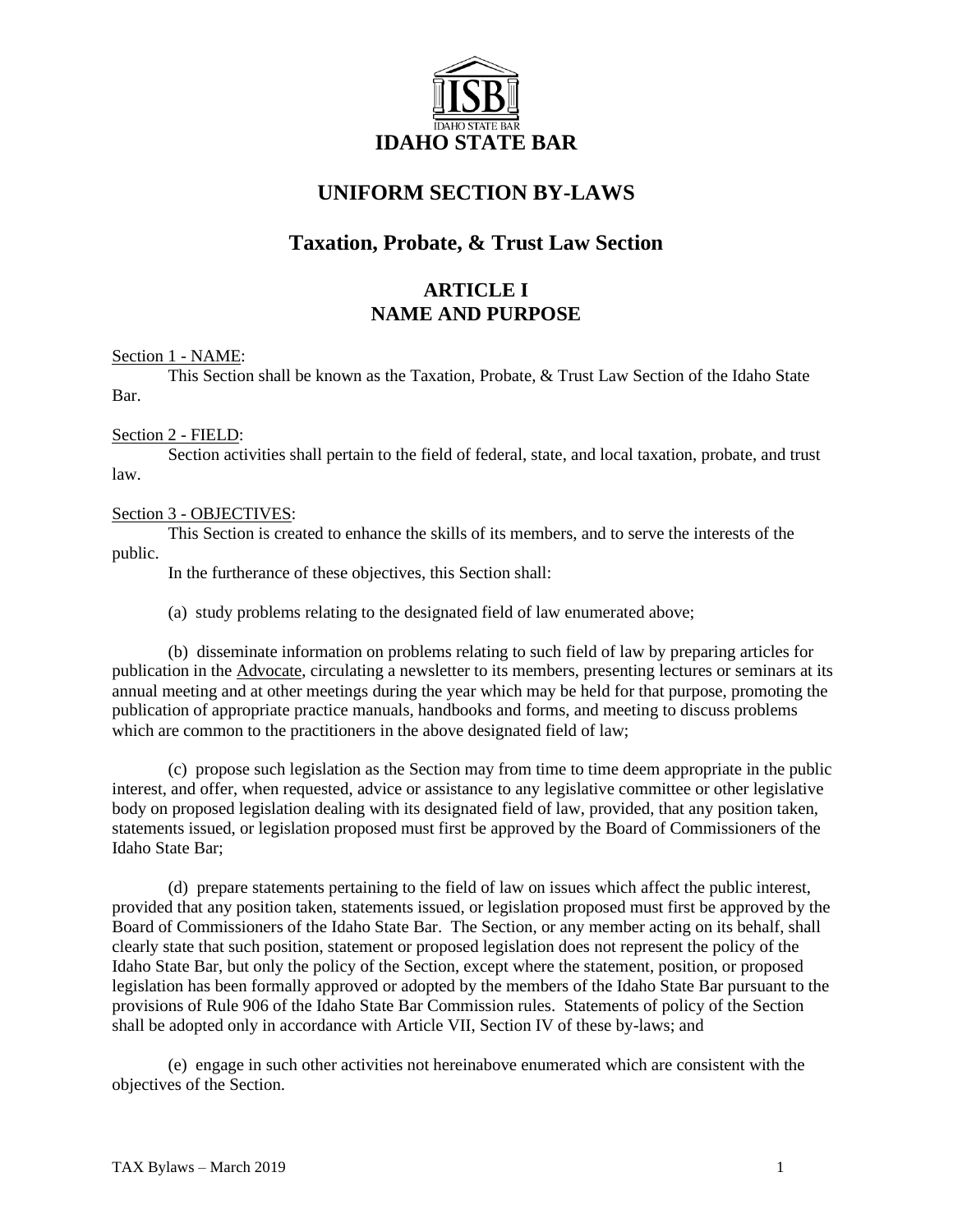### Section 4 - CLE POLICY:

Any educational programs conducted by the Section shall be coordinated with and cosponsored by the Idaho State Bar or the Idaho Law Foundation, Inc., for purposes of avoiding conflicts in schedules, duplication of educational programs, and for the purposes of receiving assistance from the Idaho State Bar/Idaho Law Foundation staff in the preparation of program content and pricing. It is specifically recognized that the profits and/or losses from such continuing legal education offerings shall inure to Idaho State Bar.

## **ARTICLE II MEMBERSHIP AND DUES**

#### Section 1 - MEMBERSHIP:

- (a) Any lawyer who is a member in good standing of the Idaho State Bar may become a voting member of this Section and shall be eligible to serve as an officer of the Section.
- (b) Any lawyer who is a member in good standing in another jurisdiction and who resides in Idaho may become a voting member of this Section and shall be eligible to serve as an officer of the Section.
- (c) Members of the general public, including lawyers who do not qualify to serve as officers and voting members under subsection (a) or (b) above, may become members of this Section but shall not be eligible to vote or to serve as officers of the Section.
- (d) Application for membership shall be made upon the appropriate form supplied by the Idaho State Bar.
- (e) Membership in the Section shall be for the calendar year.

#### Section 2 - DUES:

Members of the Section shall pay such annual dues as the Council of the Section may direct, subject to the approval of the Board of Commissioners of the Idaho State Bar. The dues shall be set at a level adequate to cover the expenses of operating the Section, including, but not limited to, administrative expenses of the Idaho State Bar, Section officers' travel and meeting expenses, and publications of the Section. Sections may not charge members annual dues of more than \$50 without prior approval by the Board of Commissioners.

## **ARTICLE III OFFICERS AND COUNCIL**

#### Section 1 - OFFICERS:

The officers of the Section shall be a Chairperson, Vice Chairperson, and a Secretary-Treasurer. In addition, the Executive Director of the Idaho State Bar will serve as assistant treasurer without voting rights.

#### Section 2 - COUNCIL:

There shall be a governing Council which shall consist of the immediate past chairperson of the Section, the current officers of the Section, and at least three, but not more than seven, additional members at large as determined by a vote of the council, to be elected by the Section as hereinafter provided.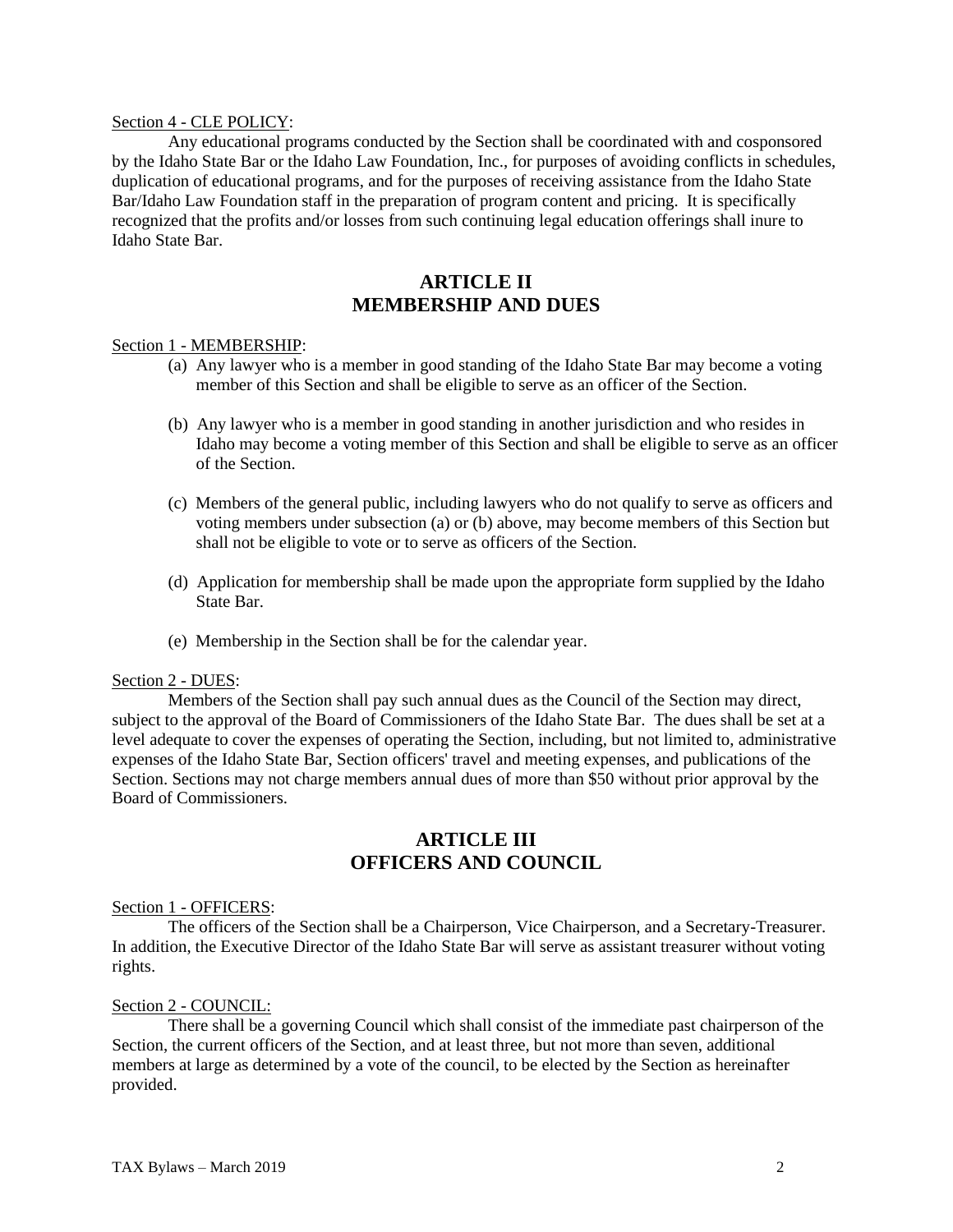### Section 3 - FORMER PAST CHAIRMEN:

All former past chairmen shall be given notice of each and every Council meeting. All former past chairmen shall be afforded full voting rights, and other powers and duties of at-large members of the Council as outlined in the Bylaws. However, the quorum requirement shall remain constant at four.

## **ARTICLE IV POWERS AND DUTIES OF THE COUNCIL**

#### Section 1 - AUTHORITY:

The Council shall manage the affairs of the Section, subject to the provisions of the Idaho Bar Commission Rules, the "Rules and Procedures for Establishing a Section", the duties of the Executive Director enumerated below, these by-laws, and the right of the members to decide any issue at a duly called membership meeting. The Council shall fix the Section dues subject to approval by the Board of Commissioners of the Idaho State Bar and shall authorize all commitments or contracts which entail the expenditures of funds.

#### Section 2 - DELEGATION:

The Council may authorize the chairperson to make commitments or expend money and to perform such duties and exercise such powers as the Council may from time to time direct, subject to the limitations of Section 1 of this Article.

### Section 3 - QUORUM:

A simple majority of the Council present at any meeting shall determine any question. One half of the members of the Council shall constitute a quorum.

#### Section 4 - MEETINGS:

Council meetings may be held in person or by conference call. The section governing council may vote on any issue by email or by written ballot.

### Section 5 - EXECUTIVE COMMITTEE:

The officers of the Section shall constitute the executive committee. All powers and duties of the Council shall be exercised and performed by the executive committee when the Council is not in session, except as to the fixing of dues and as further limited by resolution of the Council.

### Section 6 - CALL:

The Council shall meet at the call of the chairperson or upon the request of three members thereof. Reasonable notice shall be given for every meeting.

## **ARTICLE V POWERS AND DUTIES OF OFFICERS**

#### Section 1 - CHAIRPERSON:

The chairperson shall preside at all meetings of the Section and the Council. S/He shall formulate and present to each annual meeting of the Idaho State Bar a written report of the work of the Section from the preceding year. In addition, s/he shall give such periodic written or oral reports to the Board of Commissioners of the Idaho State Bar as they may require. S/He shall perform such other acts as usually pertain to such office.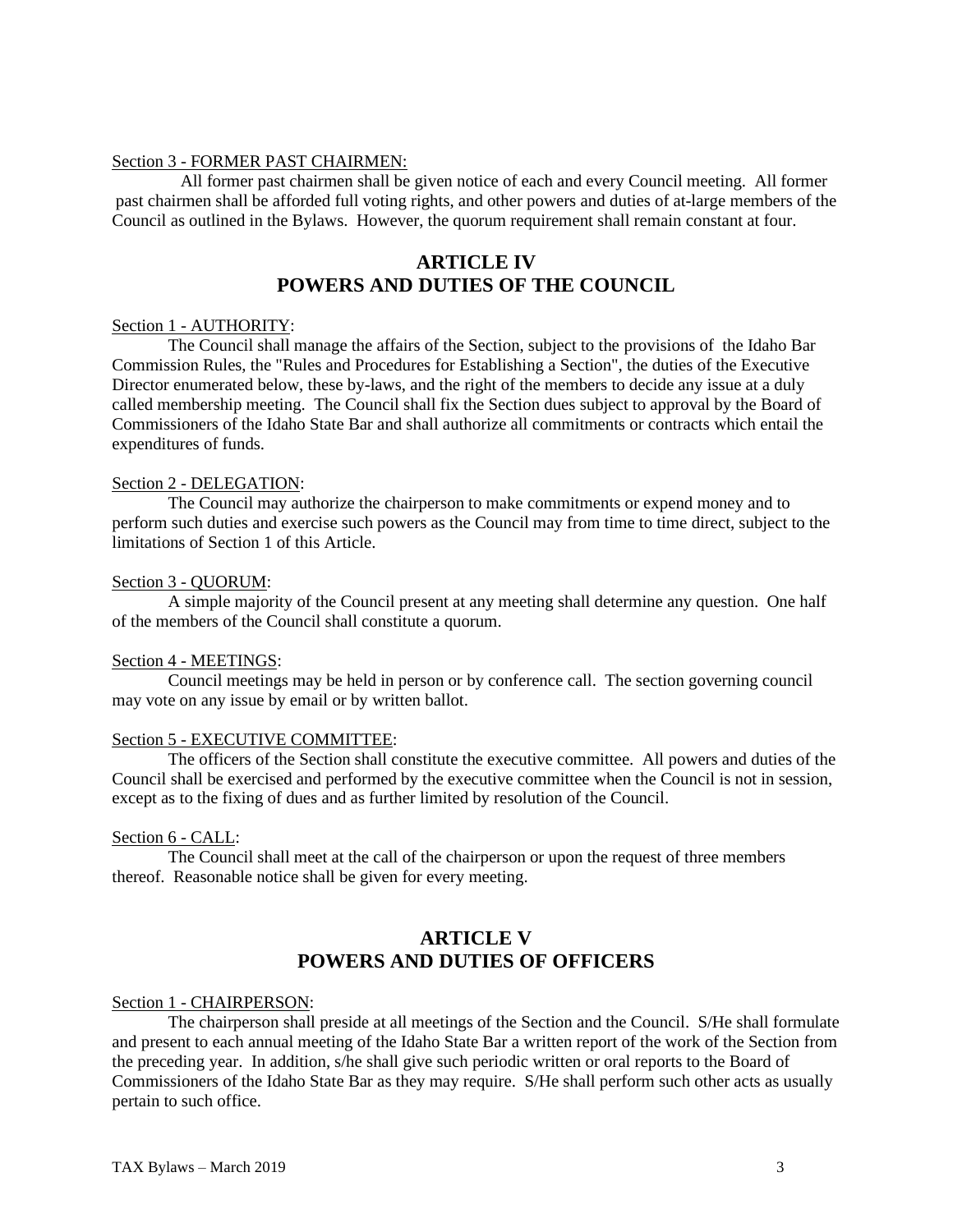## Section 2 - VICE CHAIRPERSON:

Upon the death, resignation or inability for any reason of the chairperson to act, the vice chairperson shall perform the duties of the chairperson.

## Section 3 - SECRETARY/TREASURER:

The secretary/treasurer shall keep an accurate record of the proceedings of all meetings of the Section, the council and the executive committee of the Section. S/He shall keep duplicate records of all the dues collected and all expenses of the Section and shall present a report to the membership at each regular meeting of the Section.

## Section 4 - EXECUTIVE DIRECTOR/ASSISTANT TREASURER:

The Executive Director of the Idaho State Bar shall serve as assistant treasurer, without voting privileges, and shall be responsible for receiving dues money, disbursing funds, keeping the books of the Section, and seeing that the Section operates in accordance with the rules and procedures of the Idaho State Bar, including, but not limited to, the expenditure of funds and the payment of expenses.

## **ARTICLE VI FINANCIAL MANAGEMENT**

### Section 1 - ACCOUNTING

All funds of practice sections shall be funds of the Idaho State Bar and shall be administered by the Idaho State Bar. Section funds are subject to the financial rules and procedures of the Idaho State Bar. As with Idaho State Bar funds, section funds will be accounted for by the accrual method of accounting.

#### Section 2 - EXPENSE POLICY

Section expenditures are subject to the same restrictions as Idaho State Bar funds. The Idaho State Bar is an integrated bar, and as such, is limited in its ability to engage in legislative and political activity. This limitation applies to section activities, programs and the expenditure of section funds. Expenditures must be for activities that are within the scope of the purposes of the Section and the Idaho State Bar.

#### Section 3 - GRANT REQUESTS

No section shall, without prior authorization of the Board of Commissioners, make a grant request to an outside entity in the name of the section or the Idaho State Bar.

#### Section 4 - FISCAL YEAR

The fiscal year for section accounts shall be the calendar year.

#### Section 5 – SECTION FUNDING

Sections are required to comply with the Policy on Funding of Sections and the fund balance limits established by the Board of Commissioners.

## **ARTICLE VII MEETINGS AND ELECTIONS**